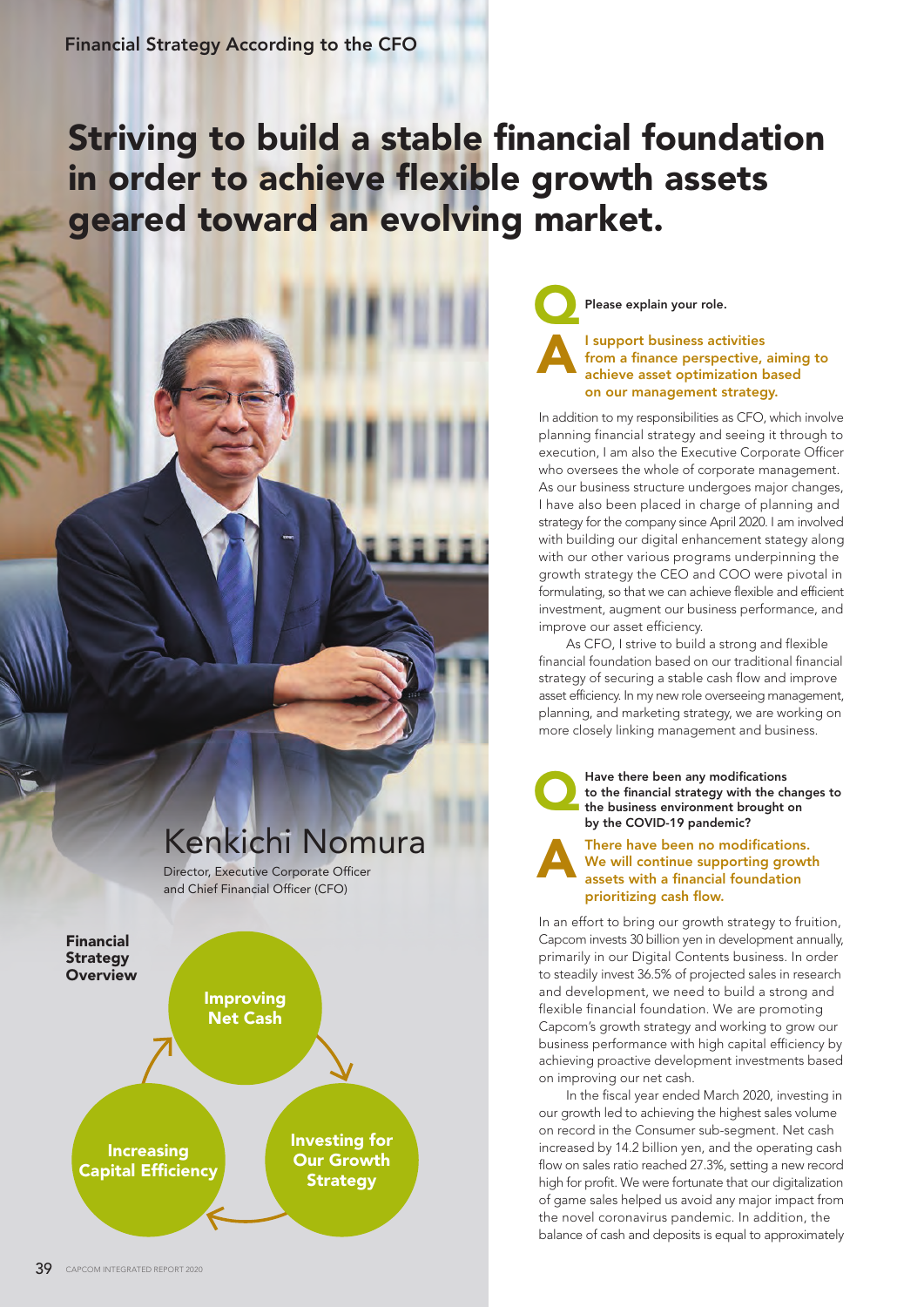Growth Strategy

Value Creation Story **Medium- to Long-Term** Latest Creative Report Foundation for

Sustainable Growth (ESG)

Latest Creative Report Foundation for Financial Analysis and Corporate Data

**Commitment** 

2.2 years' worth of annual development investment, so there is no concern financially. However, witnessing the impact it has had on other businesses, I am once again reminded of the weight cash carries and the importance of building a financial foundation that matches the characteristics of our business.

 During this seven-year period where net income has increased consecutively each year, Capcom's earnings structure has undergone significant changes due to the digitalization of our sales channels and extension of our earnings period. However, we were able to support growth investment appropriately with the financial foundation we have built thus far. Looking at the market over the next 10 years, we can expect major changes on a scale unlike any we have seen before with the emergence of new technologies, hardware, and services. Our investment options will likely expand even further, which means we must be ready from a financial perspective.

 As CFO, I will continue my efforts to select and concentrate investments while continuously reviewing costs, such as SG&A expenses, in order to build an even tougher financial foundation. In addition, I aim to use our accumulated cash to bring our growth strategy to fruition and further improve asset efficiency through flexible, optimized allocation of investments in strategic projects, such as major title development, investments in strengthening digital, adapting to new technologies and services, and our endeavors in esports and the mobile business.



#### What are the priority financial KPIs and measures to improve them?

We are prioritizing increasing operating income by 10% each fiscal year in addition to capital efficiency (ROE).

As one of our medium-term management goals geared toward investors, we are targeting an annual increase



of 10% in operating income, which represents the profit we earn from our main business. At the same time, we aim to improve our operating margin, which is an indicator of our business efficiency, our net income, which represents our final profits for the fiscal year, and free cash flow, which is the source of returns to shareholders and further growth.

ents the profit<br>
e same time,<br>
, which is an<br>
net income,<br>
e fiscal year,<br>
for returns to<br>
for returns to<br>
y, in order to<br>
to heck changes<br>
dompare to<br>
planned to<br>
in response<br>
me growth<br>
of  $\frac{15}{(20)}$ <br>
compare to<br>
of  $\$ In the rapidly changing game industry, in order to manage with a well-honed foresight, we check changes such as the aforementioned indices and compare to the matrix of sales, year-over-year, and planned to actual ratios, and then take swift action in response to issues. As a result, the operating income growth rate over the last five years has been +116%, giving the operating margin an improvement of +11.5 percentage points and positioning Capcom at the top of the industry when compared to our competitors. Also, during this period, the net profit growth rate was +141% and free cash flow improved significantly.

#### Rate of improvement of operating income/ operating margin (compared to FY ended March 2015)

#### **ROE**

|                                | <b>ROE</b> |
|--------------------------------|------------|
| Capcom                         | 16.9%      |
| Konami Holdings                | 7.3%       |
| <b>Square Enix Holdings</b>    | 10.0%      |
| Sega Sammy Holdings            | 4.6%       |
| Bandai Namco Holdings          | 13.1%      |
| <b>TSE 1st Section Average</b> | 6.6%       |

Note: Performance for the fiscal year ending March 2020 Source: Financial reports, Japan Exchange Group (JPX) homepage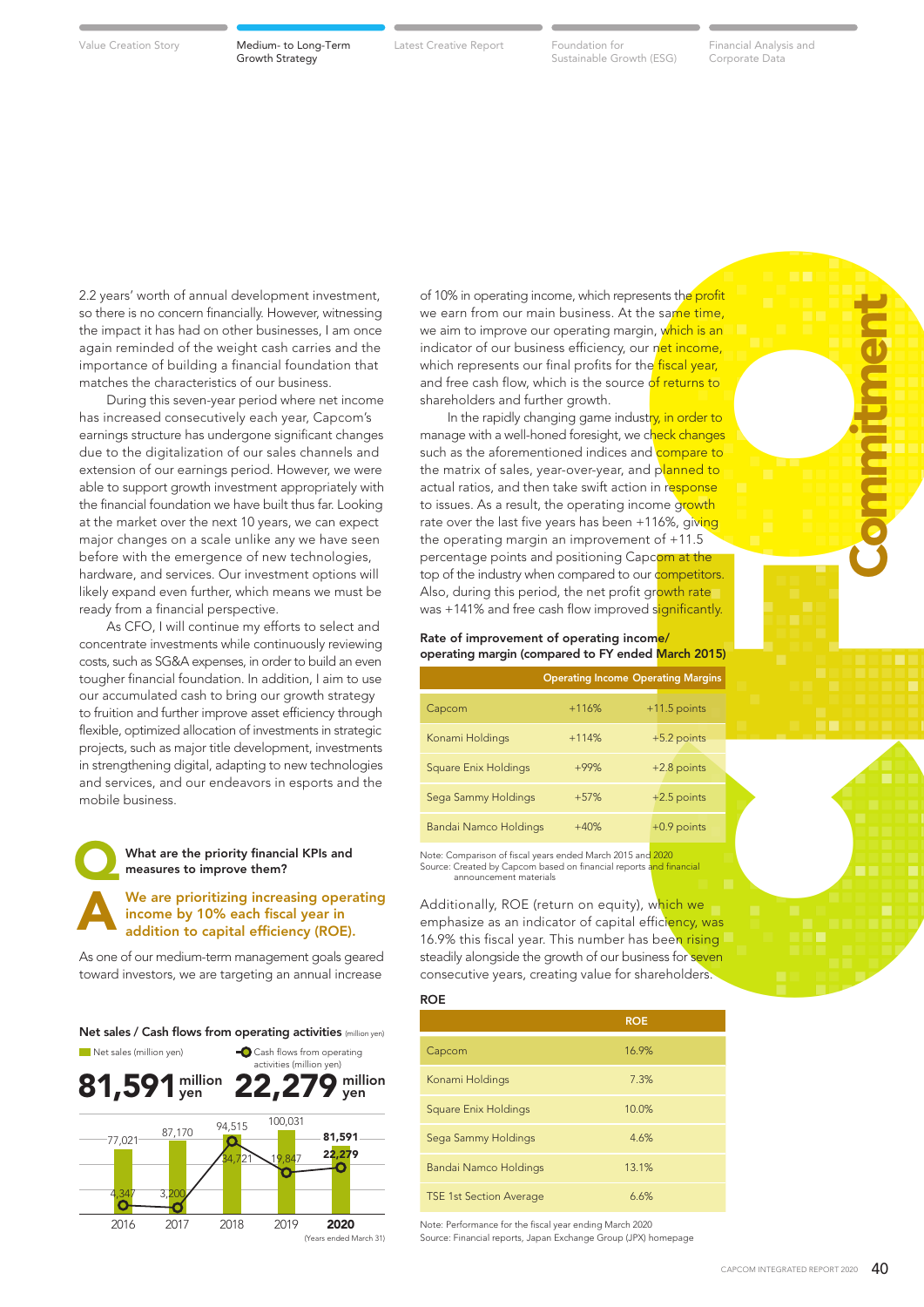The digital strategy we have been promoting since 2013 is the foundation behind this growth. By enhancing our income from not only our new major titles but also sales of our catalog title assets, we can grow our income efficiently without relying on expanding our capital. We are currently focusing on ROA (return on assets), in addition to ROE, and have improved 12.0% this fiscal year. We will continue to promote our digital strategy in the coming fiscal year as we aim for improvement in all our KPIs. We expect our operating income to increase 11.7% to 25.5 billion yen, our net income to increase 12.9% to 18.0 billion yen, and our operating margin to improve 2.0 percentage points increasing to 30.0%. ROE is projected to be 16.9%, which is on par with the previous year. In order to achieve these plans, I will conduct thorough checks of the aforementioned items as a company executive and focus on efficiency in my management of the balance sheet.

|                                 | 3/2018 | 3/2019          | 3/2020 3/2021(plan) |      |
|---------------------------------|--------|-----------------|---------------------|------|
| <b>ROE (%)</b>                  | 13.4   | 144             | 16.9                | 16.9 |
| Net margin (%)                  | 11.6   | 125             | 195                 | 212  |
| <b>ROA (%)</b>                  | 8.9    | 10 <sub>1</sub> | 12.0                |      |
| Financial leverage (times) 1.46 |        | 1.39            | 1.44                |      |

Specifically, what kind of growth strategy investments do you make?

We invest 80% of management resources in the core Digital Contents business. A

To achieve stable medium- to long-term growth, we recognize that it is critical to secure a sufficient amount of investment for the Digital Contents business, the source for our original IP. Specifically, in addition to

Capital investments / R&D investment costs (million yen)



an enhanced title lineup and new technologies, we must invest in hiring more developers and improving our development environment. In the fiscal year ending March 31, 2021 we will allocate 29.0 billion yen, or 80% of total investments (R&D investment and capital investment amounts totaling 36.4 billion yen), in the Digital Contents business. As an index for measuring our investment level adequacy, we strive to appropriately manage the amount of our annual development investment and our work in progress for game software balance. Regarding the work in progress for game software balance recorded on the balance sheet, while it takes two to three years or more to develop a game, digital distribution has extended the content sales period, therefore we are striving to maintain the soundness of our assets with appropriate checks on the development of in-progress content.

 Capcom employs two methods of properly managing development investments to increase title income, and efficiently generating net cash. The first is thoroughly managing investment recovery by creating a return on investment (ROI) database for each title and managing the process of investment income. If progress is going well on titles in development, we continue with the initial projected investment, but if there is an issue, we attempt to make improvements at an early stage and then reevaluate the potential of continuing investing. The second is the thorough improvement of working capital efficiency by checking in-progress assets continuously and working to create a mechanism to further visualize the number of turnover days and turnover rate.

 As a result of these efforts, the net cash at the end of the fiscal year rose by 14.2 billion yen to 58.9 billion yen. In addition, when you consider the temporarily rising and falling accounts receivable and the balance of obligations at the end of the fiscal year that accompanied the major titles released before and after the holiday season in the latter half of the fiscal year, effective net cash increased to 69.0